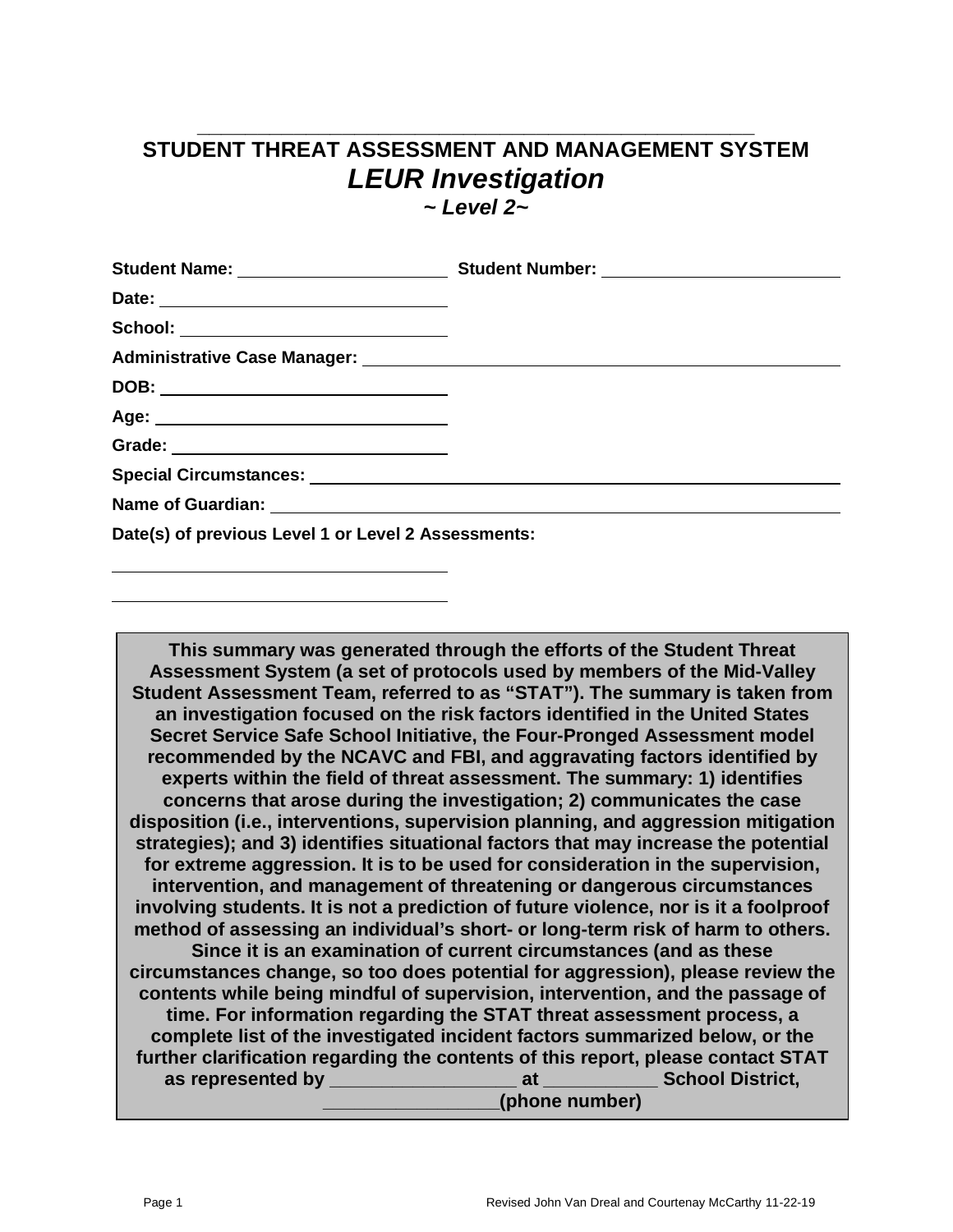### **\_\_\_\_\_\_\_\_\_\_\_\_\_\_\_ STUDENT THREAT ASSESSMENT TEAM (STAT)**

The \_\_\_\_\_\_\_\_\_\_\_\_\_\_\_\_\_\_\_\_\_ Student Threat Assessment Team or STAT is comprised of the following: <u>\_\_\_\_\_\_\_\_\_\_</u>

(enter

your agencies here (i.e., school district, sheriff's office, police department, mental health agencies, juvenile authorities, etc.))

STAT is a consultation team that assesses risk of violence and assists case managers with the application of resources to manage and decrease the possibility of attack, protect potential targets, and support students to develop and employ healthy and safe coping strategies.

Other students/people involved (supporting/allowing the threatening behavior, communication, or ideation):

| Student Name(s): | Age: | Grade: |
|------------------|------|--------|
| Student Name(s): | Age: | Grade: |
| Student Name(s): | Age: | Grade: |
| Student Name(s): | Age: | Grade: |
| Student Name(s): | Age: | Grade: |

Information was gathered from the following sources of information:

|                             | Cumulative file review, including confidential file           |
|-----------------------------|---------------------------------------------------------------|
|                             | Review of discipline records                                  |
| Г                           | Academic-related materials, such as journaling, artwork, etc. |
| $\mathcal{L}_{\mathcal{A}}$ | Student/family criminal history                               |
| $\Box$                      | Student interview                                             |
| $\Box$                      | Student witness interview                                     |
| $\Box$                      | Parent interview (if not in attendance)                       |
| $\Box$                      | Teacher/staff questionnaires (if not in attendance)           |
| $\Box$                      | Search of belongings                                          |
| Г                           | Search of social media activity                               |
|                             | Other:                                                        |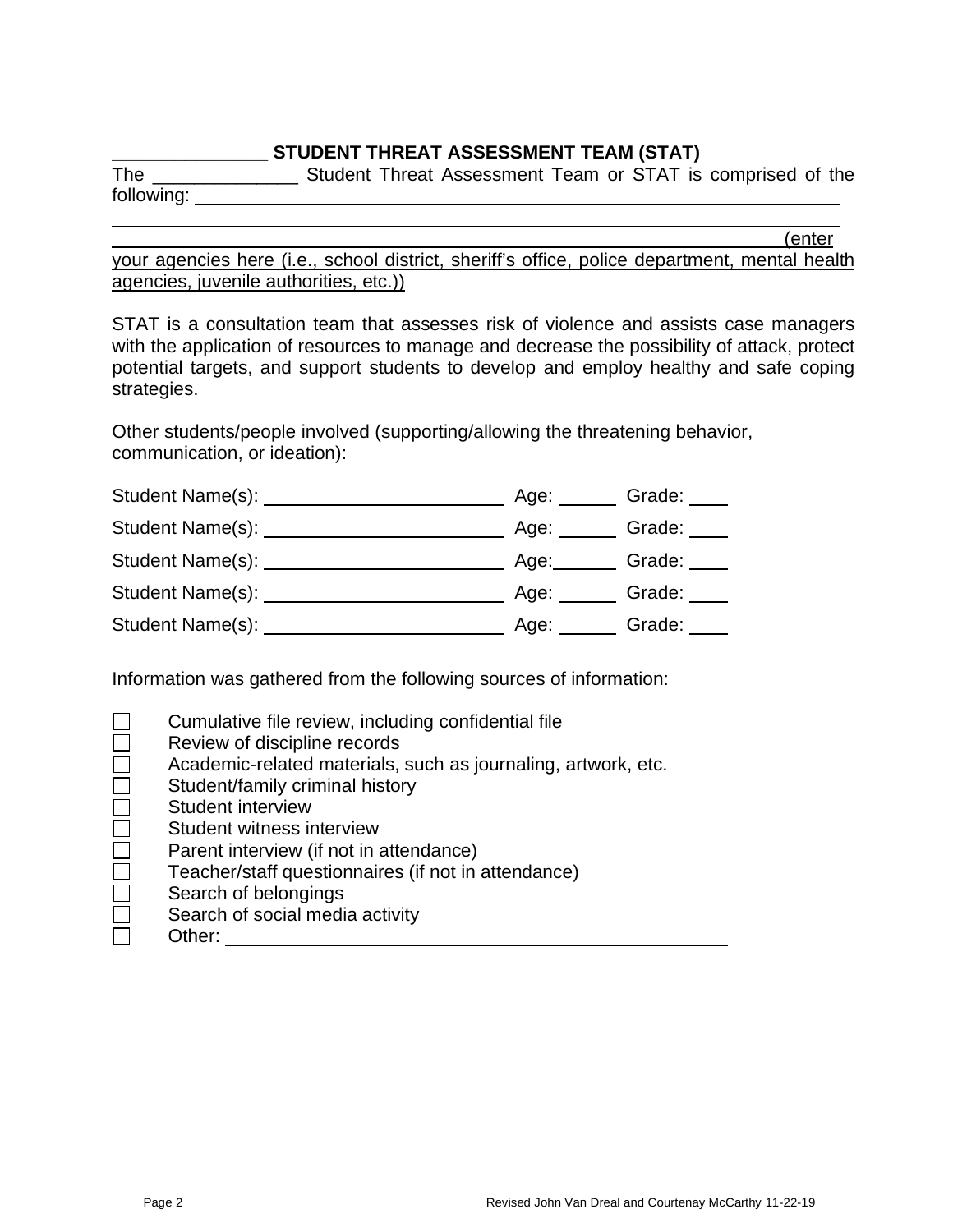### **SITUATION OR INCIDENT FACTORS:**

- **Source of information regarding threat or behavior:**
	- Rumor
	- First-source information (leakage, as noted above)
	- Peer report
	- Parent report
	- Teacher, staff, or other adult report
	- Other
- **The student identified above was or is in a situation containing a threatening communication or behavior. The following is a description of the incident or concern:**
- **The threat was indicated through:** specific and detailed communications; ultimatums; simple statements; reactive communications; affectations of bravado; veiled communications; vague or indirect references or warnings; fixed or ongoing themes within communications; disorganized communications; aggressive act; behavioral gestures; no actual actions; other.
- **Target was:** specific to person; specific to a population; focused (target and/or guardian notification complete); transient (a result of a reactive and transient situation); not noted.
- **Threat was communicated to:** potential target; others regarding potential target; as a generalized threat without a specific target; no communication; other.
- **Threatened aggression was:** mild (potential low impact and little to minimal injury)**;** moderate (an injury could occur but would be short of serious or lethal); extreme or violent (serious or lethal injury); no threat of aggression; other.
- **Acted-out aggression was:** not present; indications of novel aggression; mild (resulted in or intended no or minimal injury); moderate (while resulting injury or intended injury is concerning, it was not serious or lethal); extreme or violent (resulted in or intended an injury that was serious or lethal); other.
- **Attack-related behavior:** threat and /or behavior appear reactive; while threat was specific to target, there is no noted behavior related or relevant to the pursuit of the aggressive act; plan (see below); approach behavior; research, suspicious inquiry, and/or information gathering; rehearsal/simulation (repetitive viewing); acquired or attempted to acquire weapon and/or equipment; behaving in a manner that suggests an intention to follow through on the threat; energy burst suggesting an increase or variation of previously noted activities related to target; other.
- **Attack schedule:** date and/or time set; implied; vague; no schedule or date indicated; other.
- **Plan to act out aggression:** details of plan are set; no plan noted; detailed; organized; objective plausibility; subjective plausibility (only); vague reference to threat; no reference to threat; simple; generalized (specifics difficult to determine); noted theme is to carry out threat; complex; disorganized; unclear; other.
- **Method of aggression:** physical; objects; sharps; guns; bombs; fire; no method noted; other.
- **Weapons availability:** in home, secured; in home, unsecured; noted as available with extended family or friends; available in community; unavailable due to security and /or supervision; other.
- **Suicide concerns:** suicidal ideation expressed without clear statement of intent; blatant statements regarding intent (threats); stated desire to die; stated desire to be killed; gestures; plan; plan with means; rehearsal; no indication; other.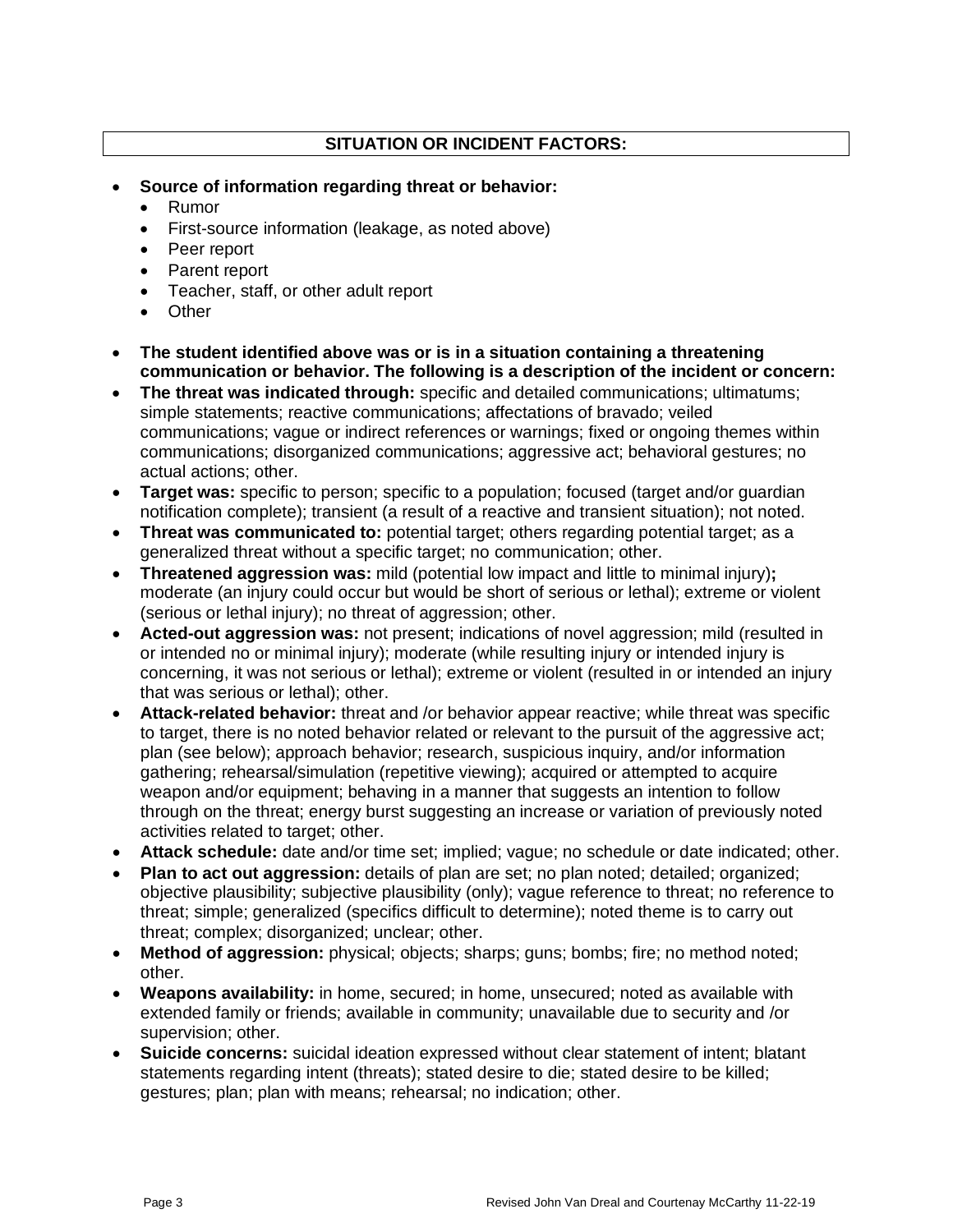- **Self-harm concerns:** cutting; burning; no self-harm; other.
- **Interest, orientation, and/or immersion in extreme aggression:** entertainment preferences suggest violent theme that are sequential and specific to targeted and/or vendetta violence; role models and interests suggest fascination and/or admiration for either notorious or fictional violent people and acts of violence; copycat implications; rehearsal through media or fantasy acts; intense interest in military or law enforcement paraphernalia; closely associates with weapons; fascination with weapons (type); developmentally appropriate interest; interest is for amusement only or to shock others; no interest indicated; other.
- **Identification:** warrior or pseudo-commando; previous attackers; as an agent or soldier of a violent cause or belief system; developmentally appropriate psychological identification; no identification noted; other
- **Fixation:** increasing perseveration on negative/violent cause or person; vigilantism; negative characterization; extreme opinions with angry or violent undertones; fixation causing academic and/or social deterioration; negative emotionality within reason; none noted; other.
- **Motive:** control; injustice; lost love, rejection, or victimization; self-defense; recent loss; status change; humiliation; grievance; grudge; power; intimidation; bravado; extortion; other; no motive (threat was reactive); other.
- **Self-perspective (regarding life situation):** hopeless; desperate; overwhelmed, or highly stressed; victim of ridicule or rejection; victim of bullying; significant personal loss; loss of romantic or close personal relationship; personal failure; overly disciplined and /or punished; jealous and resentful; impacted by mental health issue (e.g., developmental limitations, disturbance of thought, mood issues); stable; untroubled; tolerable; optimistic; positive; hopeful of pro-social future; perspective is congruent with situation as seen by others; perspective is incongruent with situation as seen by others; other.
- **JACA (DeBecker):** justifies aggression; does not justify aggression; does not see situation as having alternatives to aggression; perceives situation as having alternatives to violence; accepts consequences of acting out aggressively; does not accept consequences of acting out aggressively; has or perceives self as having ability to act out aggressively; has or perceives self as having ability to act out in a planful and targeted aggressive manner; does not have ability to act out in a planful and targeted aggressive manner; is supervised in a manner that interferes with the opportunity to act out aggressively; no JACA elements noted.
- **Perspective regarding targeted violence:** imperative; necessary; likely if something doesn't change; one of many options; a useful threat to get attention, but not an actual option; a useful threat to intimidate or for bravado, but not an actual option; denies considering as option; other.
- **Perspective of caregivers, peers, and education staff:** concerns regarding potential acted out extreme aggression; concerns regarding potential mild to moderate aggression; ambiguous concerns regarding aggressive behavior; concerns regarding acting out behavior; no concerns; other.
- **Precipitating events:**
- **Relationships with pro-social adults:** trusting and successful; trusting but emotionally temperamental; connected but superficial or shallow; disconnected and apathetic; disconnected and resentful. **List:**
- **Inhibitors/protective factors:** family support; relationship with at least one positive adult; social support; pro-social beliefs or values; commitment to school; pro-social involvement in sports, clubs, church, extra-curricular activities, band, music, pets, other:

### **SCHOOL FACTORS**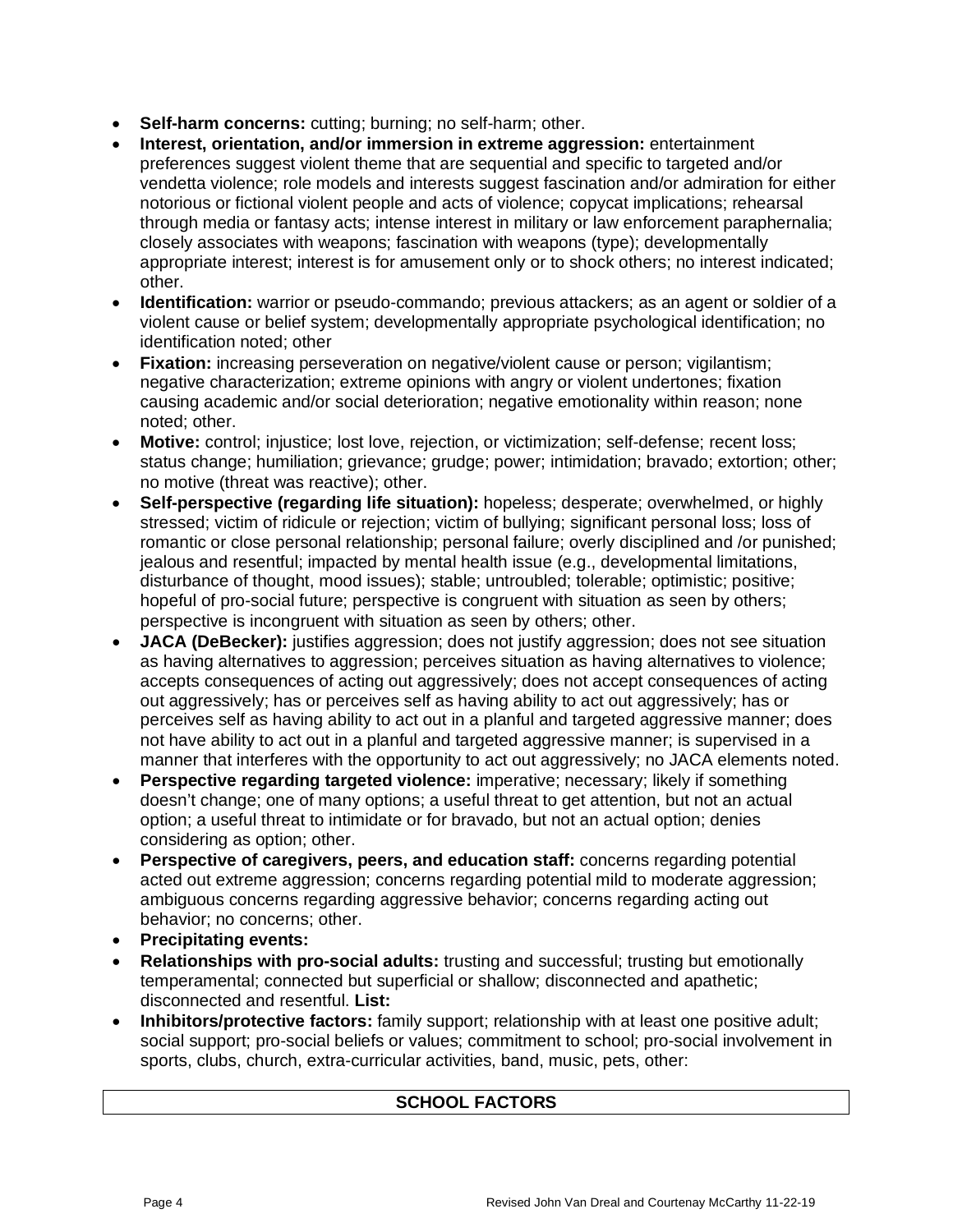- **504; Special Ed.; Regular Ed.:**
- **Special circumstances:**
- **Disciplinary action taken:**
- **Academics:**
- **Attendance:**
- **Attachment to school:**
- **Behavioral history:**
- **Discipline history:**
- **Educational goals or plan:**
- **Other concerns:**

### **SOCIAL FACTORS**

- **Strength of relationships (general impression):**
- **Victimization history at school, home, and community (real or perceived):**
- **Social status:** high or accepted within mainstream and other groups; moderately accepted within mainstream; connected within small subculture or clique; disconnected disinterested socially or self-committed loner with parallel social movement; rejected by mainstream and most subculture, but maintains parallel social movement; rejected and marginalized, but accepted within marginalized clique; completely rejected and marginalized; other.
- **Peer group:**
- **Role within peer group:** leadership; shared leadership; is both leader and follower; follower; connected but reserved and varies in commitment to follow; superficial, on the group's periphery, or disconnected; toady, sycophant, or servant; other.
- **Peer group traits:** pro-social; within normal/accepted range of behavior; troubled; reckless and energetic, but aggressive behavior is within norm; delinquent; high risk (engages in atrisk behavior); aggressive (views aggression as an acceptable solution to typical youth problems); other.
- **Community support level:** community resources employed; community resources exhausted; beginning to explore resources; no community support. **List resources being used:**
- **Other concerns:**

### **PERSONAL FACTORS**

- **Adjudication/law enforcement contact:**
- **Recent changes in behavior and/or beliefs:**
- **Pattern of behavior:**
- **Management skills for typical social conflict:** pro-social, healthy range of response within developmental expectations; limited skills but responsive to help and suggestion; few skills and mostly avoidant; uses denial or argument; verbally combative; uses bravado and intimidation; physically combative; threats of aggression or violence; other.
- **Strategies used to stop victimization, teasing or rejection:** avoids or reports trouble; appropriate use of assertiveness, negotiation, and adult resources; passively allows or compromises; enlists help of peers; bravado and posturing; threatens; physically fights back; full revenge; other.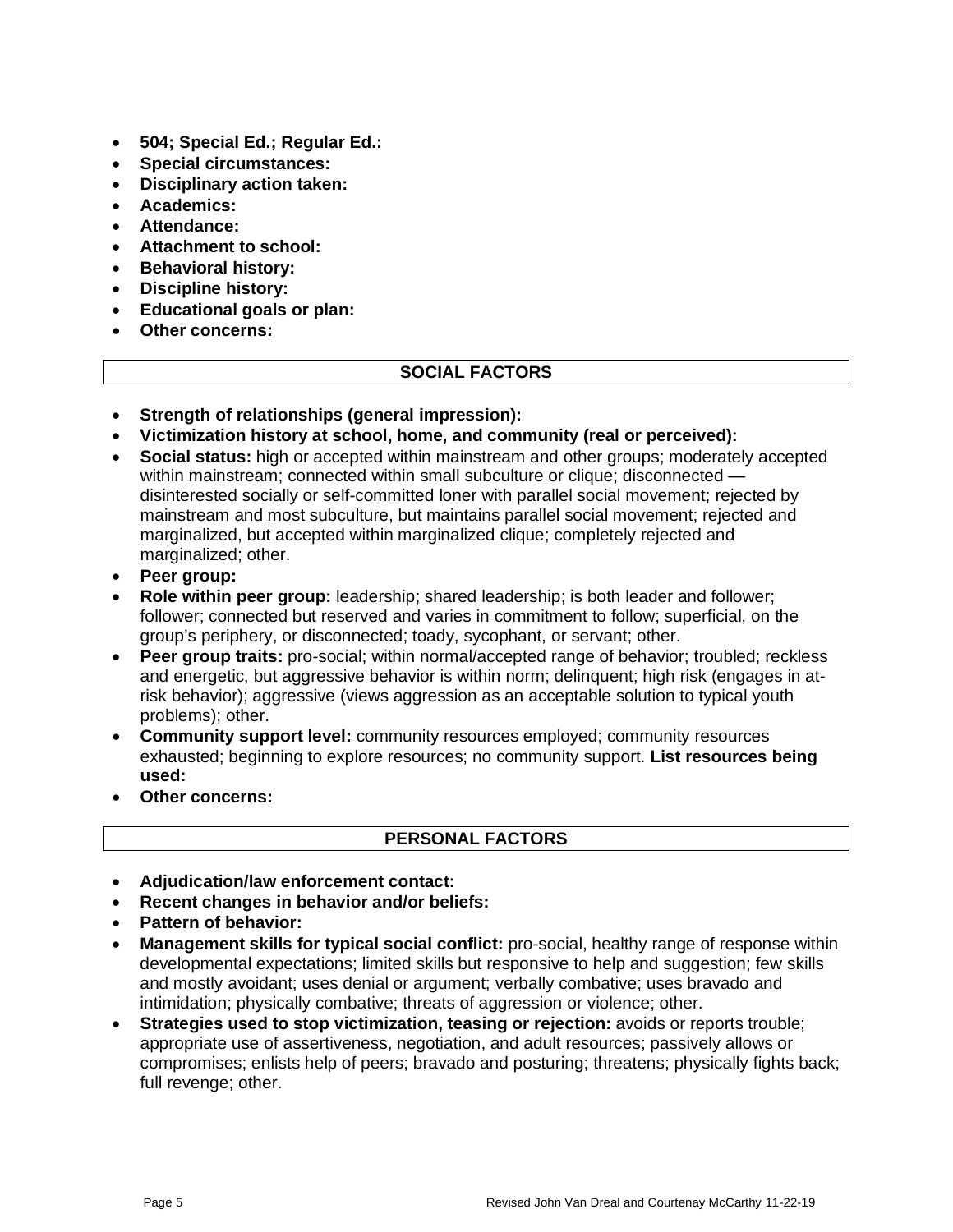- **Emotional coping skills and reserves:** healthy and developmentally appropriate; varies by mood and swing; immature for age; limited and shallow — few healthy strategies/low emotional reserves; poorly developed strategies but accepts help; post-trauma or emotional distress interferes with use of skills or depletes skills quickly; has blocked skill development; other.
- **Anger management skills:** within developmental expectations; limited but defuses quickly and accepts helps and supervision; explosive and hostile; loses ability to reason and is unapproachable; loses control and is disruptive; quickly elevates to aggression; other.
- **Coping skills for change:** flexible; optimistic; anticipates consequences; tolerant within reason; disinterested; rigidity; hypersensitive and irritable; intolerant; highly frustrated; other.
- **Attitude:** sees self as superior; injustice collector; sees self as a undeserved victim due to others actions; entitled; criminal; narcissistic; has healthy view of personal strengths and weaknesses; sees self as a failure; sees self as inferior, broken, or weak; sees self as an ongoing and deserved victim due to weaknesses; other.
- **Stress level (real or perceived):** severe; moderate; low; not indicated.
- **Level of desperation or despair:** severe; moderate; low; not indicated.
- **Need for attention, recognition, or notoriety**: exaggerated; desperate; some attention seeking but typical for age and development; confident/very little attention seeking; low and avoidant; other.
- **Response to rules, authority, and structure:**
- **Self-perception of situation:** awareness of dysfunctional or troubled situation, and wants to change; has awareness of dysfunctional situation, but lacks concern or doesn't care; is unaware of dysfunctional or troubled situation; inaccurately views acceptable situation as dysfunctional; accurately views situation as functional; other.
- **Trust level:**
- **Maladjustment:** exaggerated entitlement; externalize blame; superiority; alienation; dehumanizing behavior or attitude; self-esteem; empathy; remorse; manipulative and controlling, even at the expense of others' physical comfort; lacks moral or religious beliefs; values are socially maladjusted; other.
- **Recent loss or loss of status:**
- **Animal abuse:**
- **Fire misuse:**
- **Property destruction:**
- **Signs or symptoms of depression (e.g., sadness, loss of interest, low energy level, , changes in sleep or appetite, sullen, moody, apathetic, etc.):**
- **Drug and/or alcohol use:**
- **Mental health diagnosis/symptomology:**
- **Medications:**
- **Central nervous system damage:**
- **Impulse or inattention problems:**
- **Emotional trauma or victim of abuse:**
- **Previous psychiatric treatment or hospitalization:**
- **Past treatment/intervention accessibility and response (i.e., accessible, guarded, poor response, resistive, hostile, etc.)**
- **Planning or vision of future:**
- **Early police contact (prior to age 12) or prior arrests or convictions for aggression:**
- **Past willingness to hurt others:**
- **Past use of a weapon to hurt others:**
- **Other concerns:**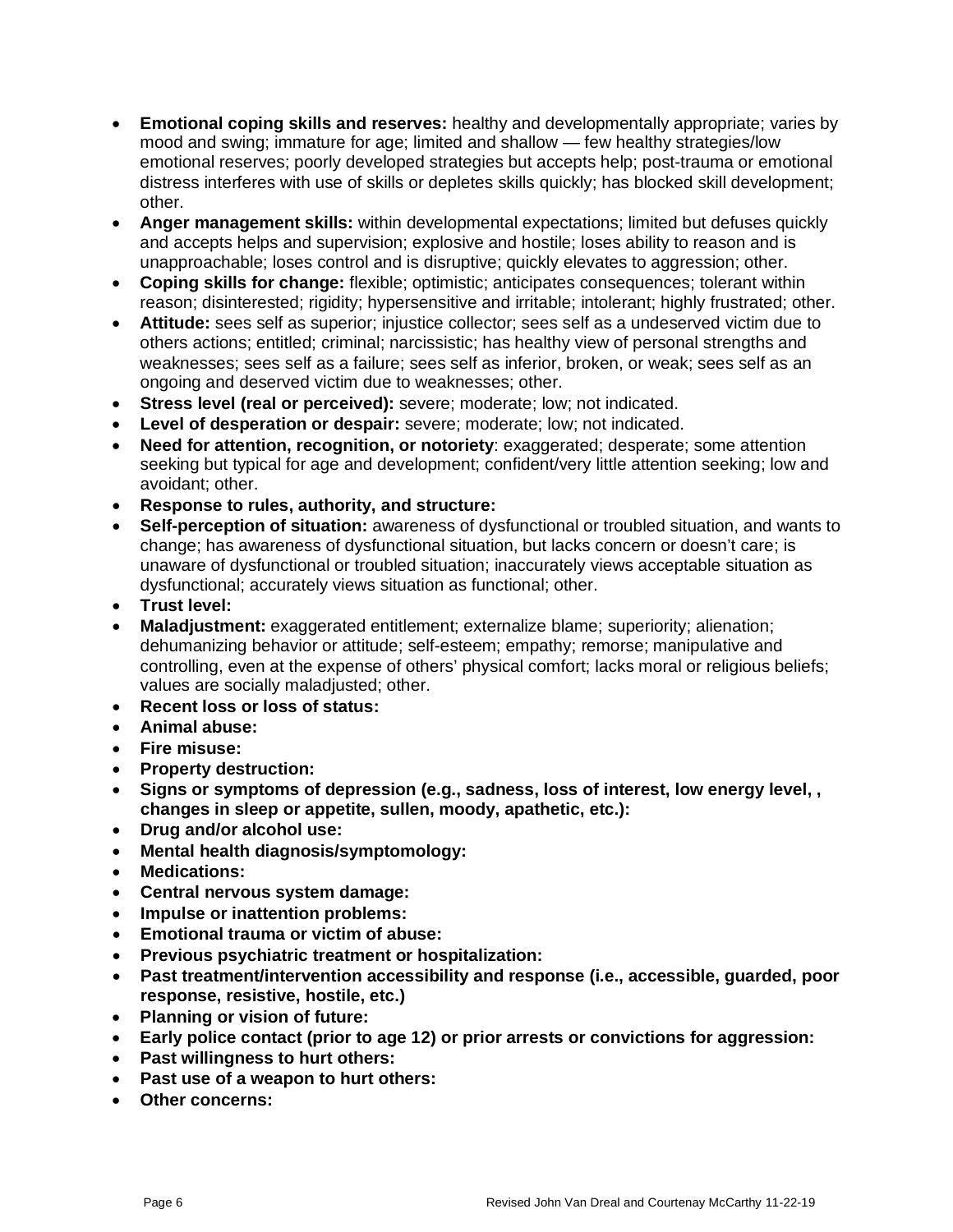### **FAMILY DYNAMIC FACTORS**

- **Resides with:**
- **Guardians:**
- **Foster placement:**
- **Ward of state:**
- **Siblings:**
- **Custody:**
- **Family history of:** domestic violence; mental illness; abuse; substance abuse; criminal activity; arrests and/or incarceration for aggressive or violent crime; other.
- **Criminal history or law enforcement contact in family:**
- **Parents'/guardians' support level:**
- **Relationships within family structure:**
- **Parent/guardian-child dynamic:**
- **Parents' and or family's views on acceptable use of criminal behavior or criminal violence:**
- **Supervision within the household:**
- **Parental control and limitations on behavior:**
- **Computer access within home and supervision of computer access:**
- **Extended family support level:**
- **Other concerns:**

#### **GANG INVOLVEMENT FACTOR**

- **Identification:**
- **Level of involvement:**
- **Role in gang (e.g., leader, instigator, follower, or toady):**
- **Expressed commitment:**
- **Willingness to act anti-socially on behalf of gang:**
- **Delinquent or aggressive/violent acts to date:**
- **Other concerns:**

#### **OTHER**

- **Collateral information**:
- **Social media (list accounts used, profile information, concerning use, etc):**
- **Current or historical medical concerns:**
- **Sleep problems:**
- **History of head injuries:**
- **Other concerns:**

### **LEVEL OF CONCERN**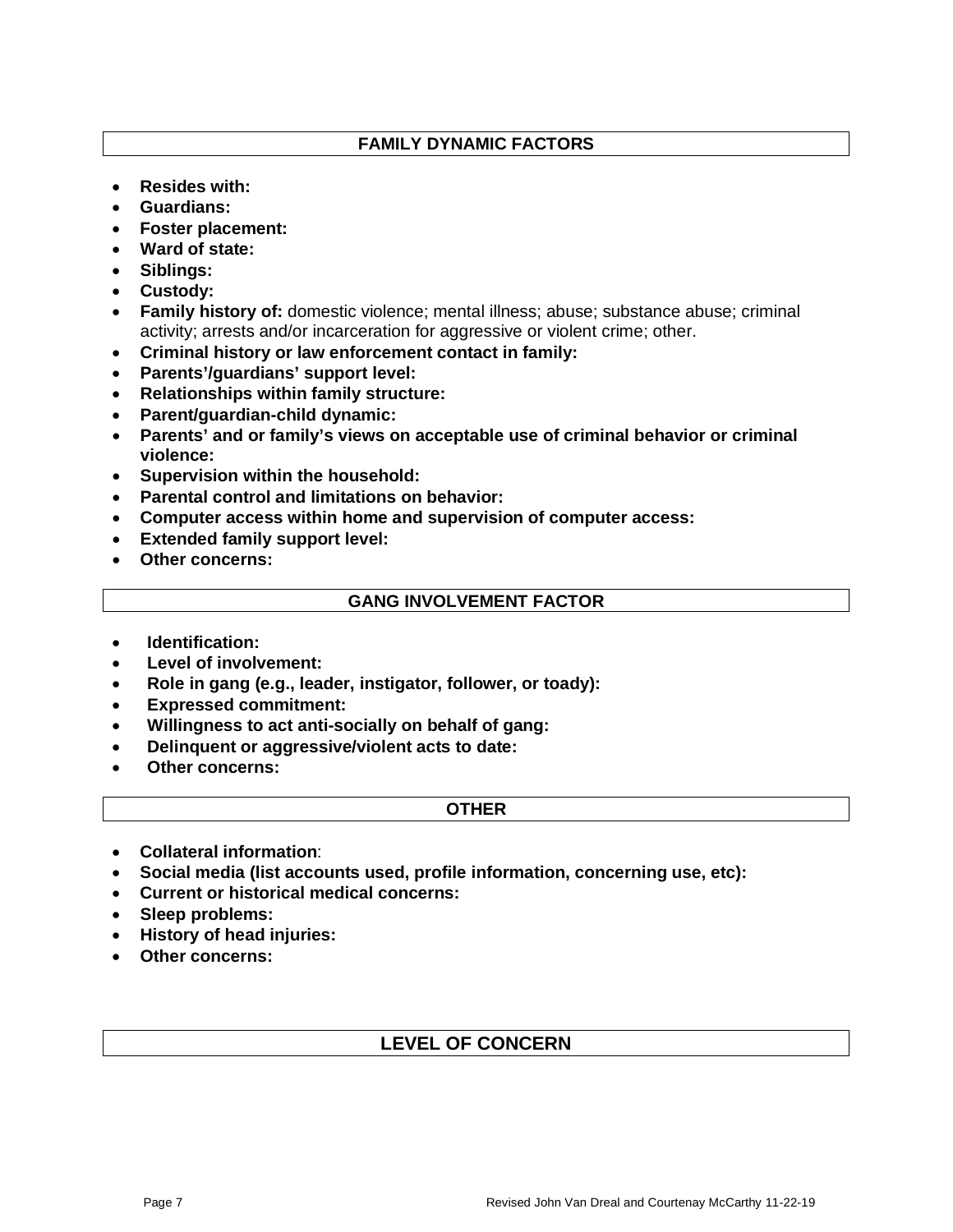| <b>Statement of concern:</b> |                                                                                                                                                                                                                                                                                                                                                                                                                                                                                                       |  |
|------------------------------|-------------------------------------------------------------------------------------------------------------------------------------------------------------------------------------------------------------------------------------------------------------------------------------------------------------------------------------------------------------------------------------------------------------------------------------------------------------------------------------------------------|--|
|                              |                                                                                                                                                                                                                                                                                                                                                                                                                                                                                                       |  |
|                              | Use the attached rubric to assist with determining the following levels of concern.                                                                                                                                                                                                                                                                                                                                                                                                                   |  |
|                              | There is no evidence or indication (through investigation of incident factors) that<br>the student is making or posing a threat of targeted aggression (i.e., planning,<br>rehearsing, preparing, or in any way attempting to target individuals or groups for<br>aggressive attacks).                                                                                                                                                                                                                |  |
|                              | There is no evidence or indication of a reactive threat of aggression.                                                                                                                                                                                                                                                                                                                                                                                                                                |  |
|                              | The results of the threat assessment indicate that the situation identified above<br>is, at this time, considered (choose one: low; low to moderate; moderate;<br>moderate to high; high) concern for reactive aggression (defined below).                                                                                                                                                                                                                                                            |  |
|                              |                                                                                                                                                                                                                                                                                                                                                                                                                                                                                                       |  |
|                              | Reactive behavior occurs when the attacker acts in an emotional or highly<br>aroused state in response to a perceived challenge, threat, insult, or other<br>affront. It is often a temporary, explosive, or impulsive act without pre-<br>meditation, planning, plotting, or specific targeting. Reactive behavior can<br>be a function within a pattern of socialization, as some attackers search<br>for excuses or opportunities to be angry and aggressive, without any<br>predetermined target. |  |
|                              | Reactive aggression may cause or is intended to cause serious or lethal injury.                                                                                                                                                                                                                                                                                                                                                                                                                       |  |
|                              | The results of the threat assessment indicate that the situation identified above<br>is, at this time, considered (choose one: low; low to moderate; moderate;<br>moderate to high; high; imminent) concern for targeted aggression (defined<br>below).                                                                                                                                                                                                                                               |  |
|                              |                                                                                                                                                                                                                                                                                                                                                                                                                                                                                                       |  |
|                              | Targeted aggression may cause or is intended to cause serious or lethal injury.                                                                                                                                                                                                                                                                                                                                                                                                                       |  |
|                              | The results of the threat assessment indicate that the student identified above is<br>making or indicating threats of targeted violence; however, the student does not<br>appear to be behaving in a manner that is consistent with an intention to follow<br>through on threats (see "attack-related behavior," noted under Situation/Incident                                                                                                                                                       |  |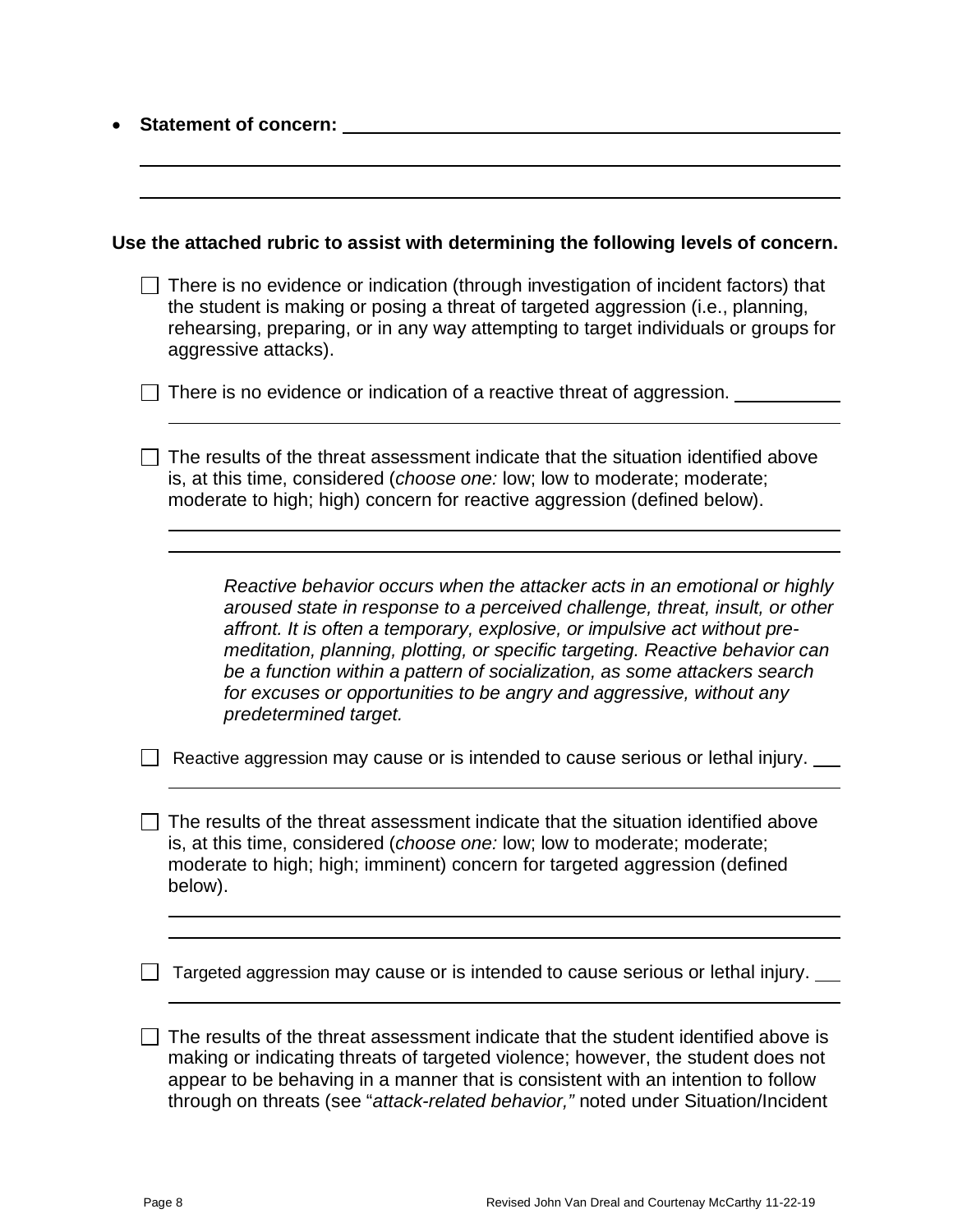Factors, above). Therefore, the situation is considered low concern for targeted aggression (defined below). To further monitor for increase in targeted violence risk factors, see attached list of risk factors.

*Targeted behavior occurs when the attacker considers and selects a particular target prior to attacking. The consideration occurs through the process of an idea with motive, planning, preparation, and eventually action.*

### *STAT Level 2 - STAT Recommendations*

**These recommendations were generated through the efforts of the Mid-Valley Student Threat Assessment Team (STAT), and are for consideration in the management of threatening or dangerous circumstances involving students. STAT is a consultation team that assesses the concern for violence and assists case managers with the application of resources to manage and decrease the possibility of attack, protect potential targets, and support students to develop and employ healthy and safe coping** 

### • **Next Steps:**

- 1. Case will be staffed by Mid-Valley Student Threat Assessment Team (STAT).
- 2. Administrator will request further assessment if risk concern for aggression escalates (see Risk Factors guide).
- 3. Continue Level 1 Supervision Plan.
- 4. Warn intended victim(s) and/or guardians.
- 5. Design and implement a safety plan (using the Plan to Protect Targeted or Victimized Student form) for identified targets/victims.
- 6. Consider targeted student's physical and psychological safety needs.
- 7. Initiate protective response.

**As you consider prevention strategies, reflect upon the effects of previous traumatic experiences. For example, prevention strategies may include ensuring a sense of emotional, physical, and cultural safety for the individuals involved; fostering trusting relationships; honoring an individual's dignity; making efforts to share decisions and collaborate; and offering validation and building on an individual's strengths.**

**Additionally, consider restorative practice as you address consequences and discipline.**

- **Individual/Student Options:**
	- 1. Individual Accountability Plan.
	- 2. Initiate Suicide Risk Assessment (SRA).
	- 3. No-harm contract signed.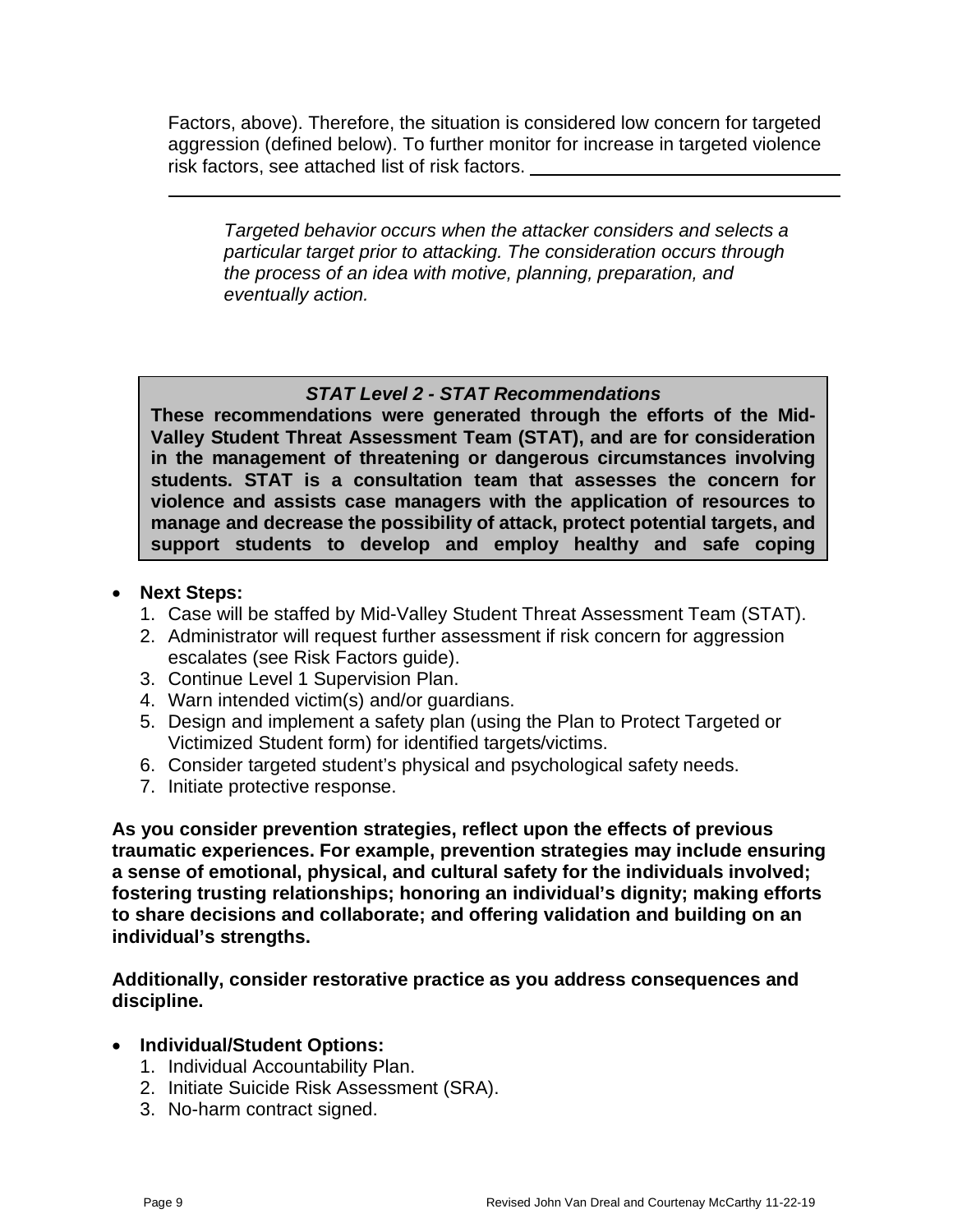- 4. Student will self manage. Describe:
- 5. Student will identify triggers and agitators, and agrees to "safe room" or resource of support.
- 6. Diversion.
- 7. Refer to trauma-informed intervention program/process.
- 8. Refer to restorative practice program/process.

### • **School Options:**

- 1. Review educational plan.
- 2. Consider making the following firearms admonition to guardians: "Firearms are the responsibility of the owner: Do not assume a child/student/adult has not learned the combination to a gun safe or the location of the key. Keys can be removed and duplicated, and combinations have been discovered through a variety of means. Consider changing keys or combinations or removing firearms from the home." Document the date, time, and place of the admonition, as well as the guardian's response.
- 3. Inform the guardian that the school must when child is in a dangerous situation or causing considerable disruption to the milieu. If the guardian is non-responsive or refuses to assist, school staff, as mandatory reporters, must inform DHS regarding a potential neglectful situation.
- 4. Consider specialized class options.
- 5. Implement travel card and time accountability.
- 6. Monitor social media activity for concerning statements, agitators, triggers, threats, or behavior related to the preparation of an attack.
- 7. Consider social skill building programs.
- 8. Increase supervision in the following settings:
- 9. Make modifications of daily schedule (e.g., late arrival/early dismissal).
- 10. Require entry/exit check with:
- 11.Alert staff and teachers on a need-to-know basis.
- 12.Decrease or eliminate pass time or unsupervised time.
- 13.Conduct intermittent checks of backpack, locker, pocket, purse, etc.
- 14.Assign identified staff to build trusting relationship through check-in or mentorship: administrator; mentor; child development specialist/counselor; school resource officer; teacher; other.
- 15.Provide means by which student may safely report and discuss thoughts or intentions to harm others and receive appropriate intervention.
- 16.Offer other interventions or supervision strategies that will directly address the triggers and agitators identified in this assessment.
- 17.Identify and further develop activities, relationships, or experiences of value that inhibit the possibility of acting out.
- 18.Provide school counselor or other-school based mental health intervention.
- 19.Request parent/guardian consent for an authorization form to allow communication between the school and medical/mental health provider.
- 20.Refer to district social worker.
- 21.Provide referral to appropriate school team to consider alternative placement, such as administrative transfer, expulsion, or interim alternative educational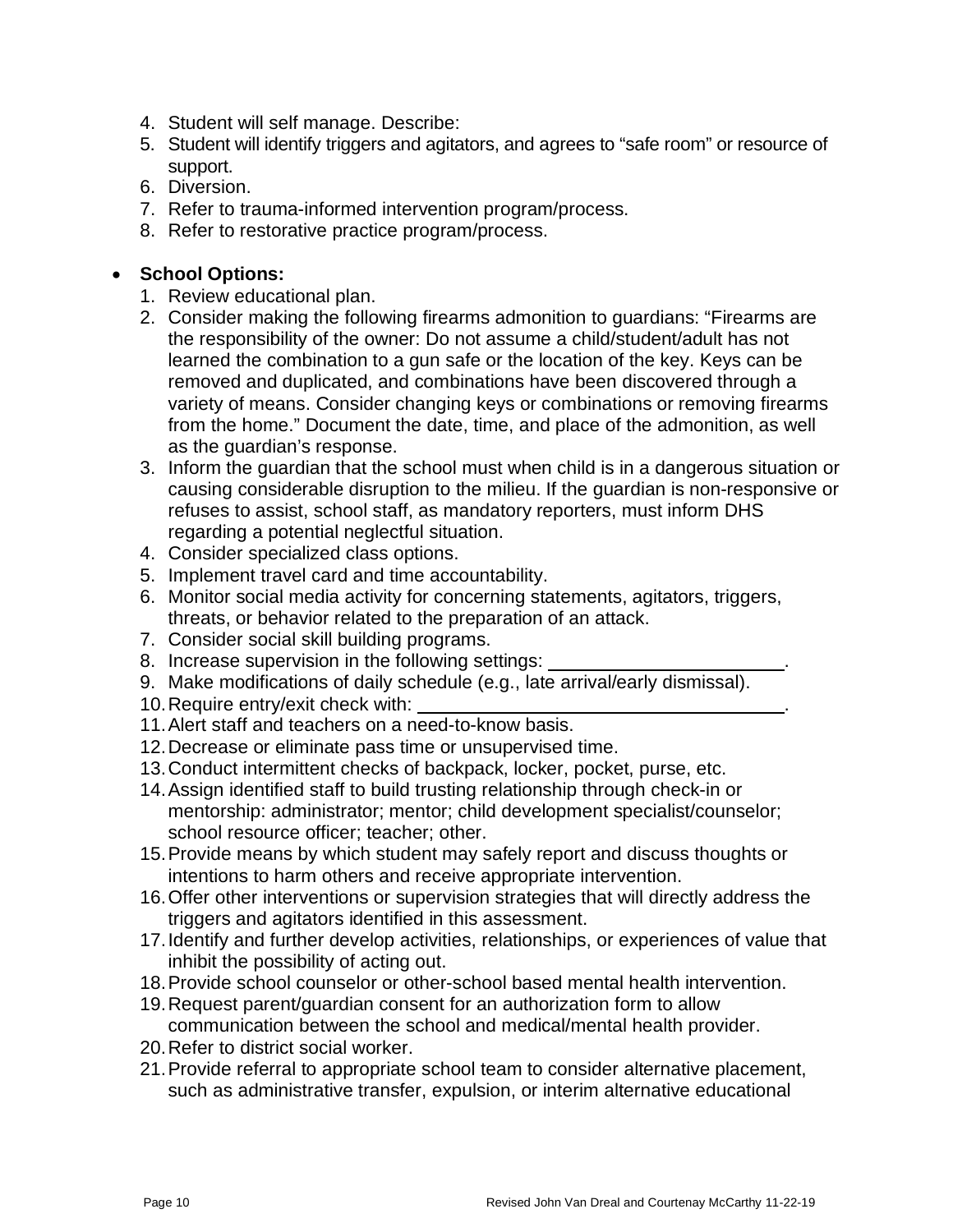setting (IAES), per district policy. (If risk criteria are met, the district may unilaterally remove a student to IAES; however, if the student is receiving specialized instruction, the IEP team decides the actual placement.)

- 22.Recommend home supervision pending further assessment.
- 23.Refer to appropriate Special Ed. Team for (psycho-educational evaluation/special education; review education goals and placement options; referral to alternative education placement.) (NOTE: If student is on an IEP/504 plan, any change in placement or special ed. services must be done through the Special Education Team process or 504 Team process.)
- 24.Refer to behavior specialist, behavior team, or other behavior support resources.
- 25.Continue to monitor communications and behavior for an escalation of concerns for aggression (see attached Risk Factor guide).
- 26.Conduct safety planning at the site of attendance.
- 27.Other school option: .

### • **Family / Home Options:**

- 1. Increase supervision.
- 2. Monitor Social media activity for concerning statements, agitators, triggers, threats, or behavior related to the preparation of an attack.
- 3. Use a Family Social Media Contract or refer to [www.commonsensemedia.org](http://www.commonsensemedia.org/) for information on appropriate youth media usage.
- 4. Safety proof home.
- 5. Request that parents increase supervision and vigilance.
- 6. Refer for domestic violence intervention and safety panning.
- 7. Refer to parent training classes.
- 8. Review and pursue crisis and/or mental health services.
- 9. Other:

### • **Community Options:**

- 1. Refer to Youth Service Team or other community-based youth support team.
- 2. Refer for district (STAT) mental health evaluation.
- 3. Review mental health options and providers for possible evaluation and/or counseling.
- 4. Consider anger management programs.
- 5. Alcohol/drug evaluation and/or counseling.
- 6. Refer to parenting programs.
- 7. Refer to mentoring programs.
- 8. Notify probation/parole officer.
- 9. Connect to faith-based community programs.
- 10.Foster positive community activities and interests.
- 11.Explore grant money assistance for inhibitors and other needs.
- 12.Other: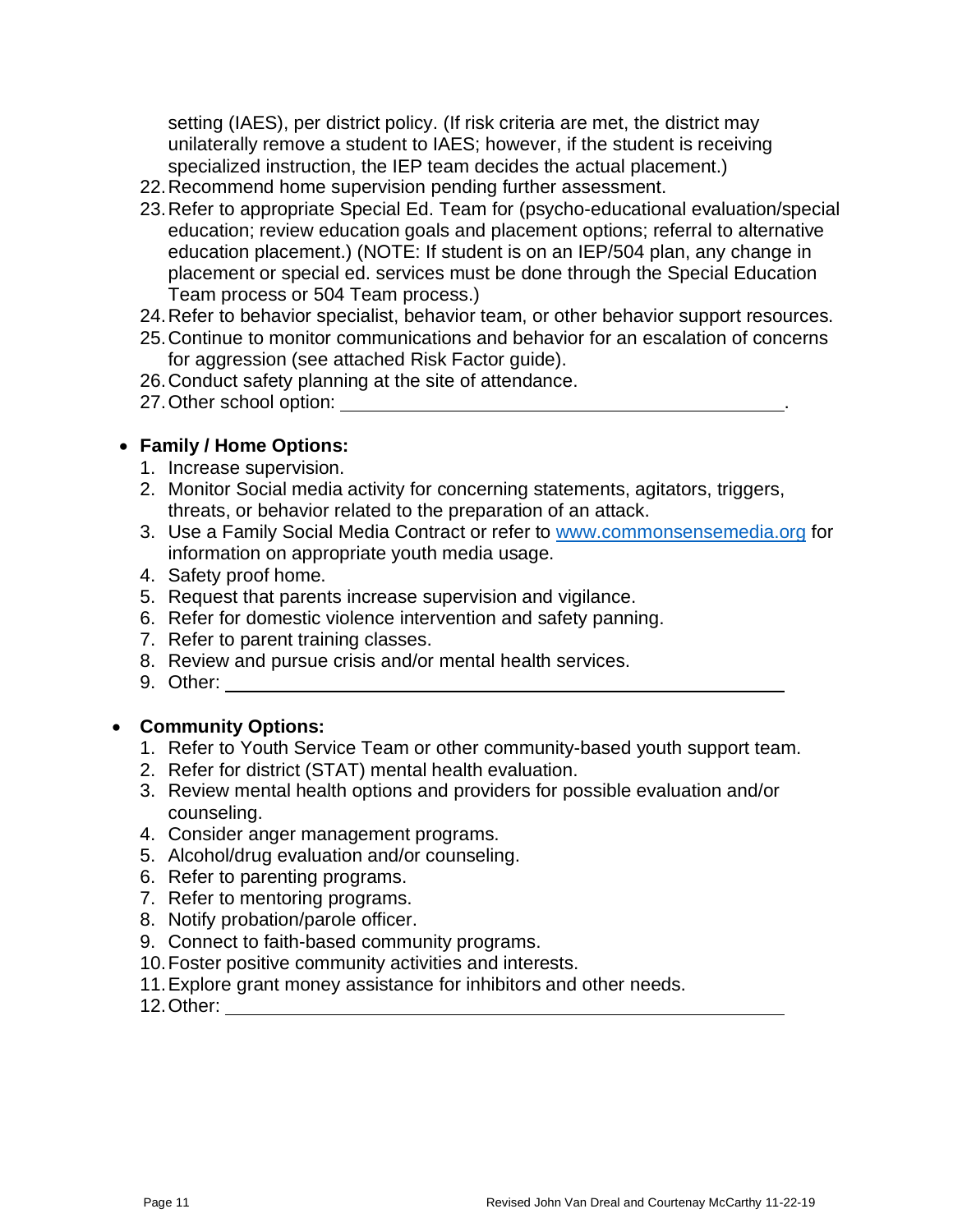# **LEVEL OF CONCERN RUBRIC and GLOSSARY**

**(Note: The following reference is provided to define the terms and statements made within this report. For further questions, please refer to www.studentthreatassessment.org or call \_\_\_\_\_\_\_\_\_\_\_\_\_\_\_\_\_\_\_ at (phone number).**

## **BEHAVIOR**

**TARGETED:** The attacker considers and selects a particular target prior to an attack. The consideration occurs through the process of an idea with motive, planning, preparation, and eventually action.

**REACTIVE OR AFFECTIVE:** The attacker acts in an emotional or highly aroused state in response to a perceived challenge, threat, insult, or other affront. The behavior is often a temporary, explosive, or impulsive act without pre-meditation, planning, plotting or specific targeting. Reactive behavior can be a function within a pattern of socialization, as some attackers search for excuses or opportunities to be angry and aggressive, without any predetermined target.

**MILD TO MODERATE AGGRESSION:** Harmful behavior that is directed at another person(s) and does not cause serious or lethal injury.

**EXTREME OR VIOLENT AGGRESSION**: Harmful behavior that is directed at another person(s) and causes or is intended to cause serious or lethal injury.

# **LEVEL OF CONCERN FOR AGGRESSION**

Levels of concern are transitory and can either decrease or increase as a result of changes in circumstances (e.g., supervision, monitoring, intervention, etc.). The assignment of a level of concern is, at best, useful in assisting and supporting management recommendations. Note that a situation may have features from more than one level, and thus change as a result of addressing those features.

## **LEVEL OF CONCERN FOR TARGETED AGGRESSIVE BEHAVIOR**

### **LOW OR MINOR:**

- Vague or indirect information contained within the threat is inconsistent.
- The threat is implausible or lacks detail and realism.
- The context of the threat suggests that action is unlikely.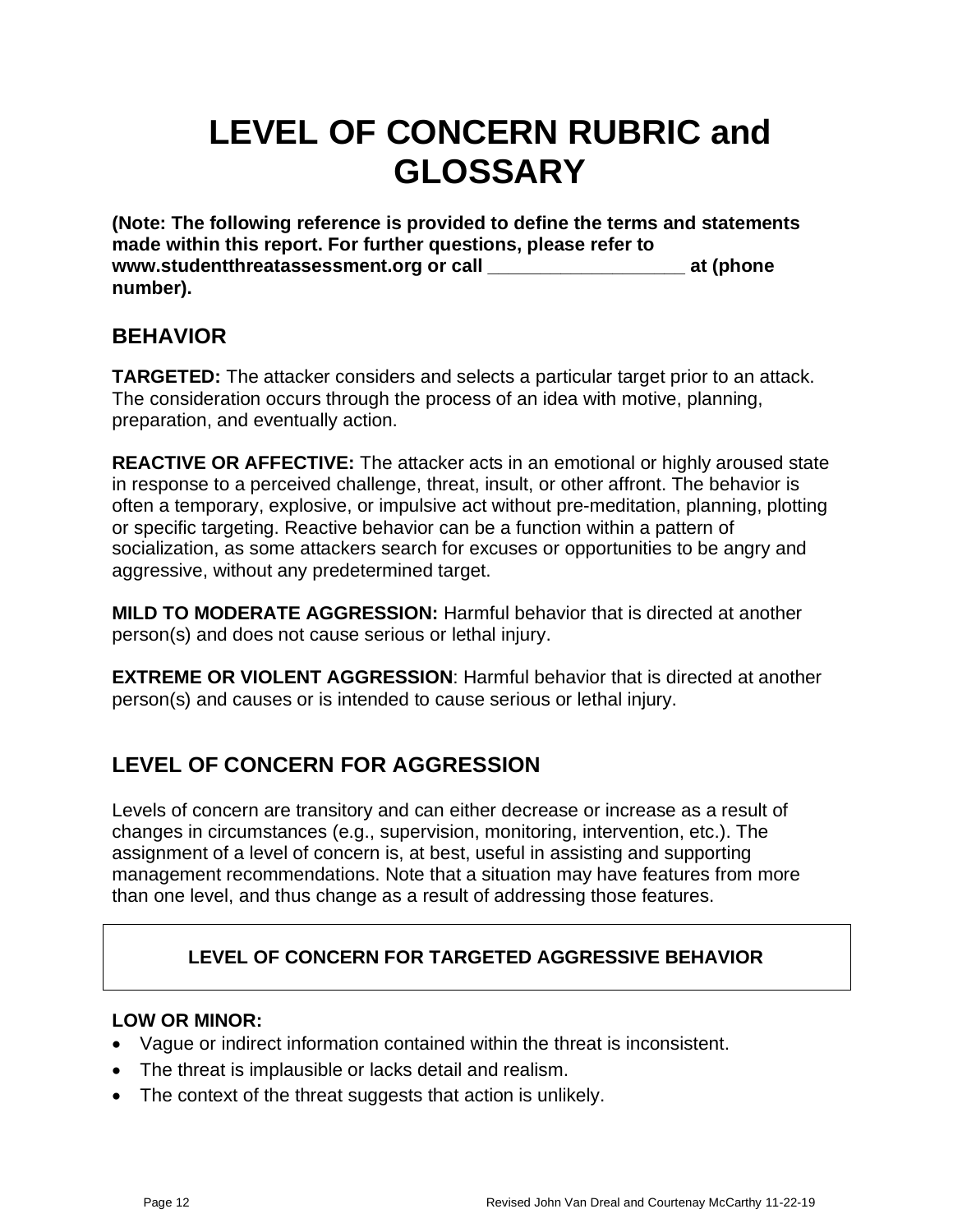- Little history exists of serious risk factors or dangerous behavior.
- Inhibitors are present.
- Behavior is aggressive but has little potential for physical injury (e.g., minor bullying).
- Threats are for stress relief, bravado, and affect.

### **MODERATE:**

- Indication exists of some premeditation or planning, with general implications of place, time, or target (but still falls short of a detailed plan).
- No strong indication exists of preparatory steps, although, there may be some veiled reference or ambiguous evidence of a threat possibility (e.g., reference to gun availability or fascination with a movie with theme or sequence specific violent act).
- Some inhibitors are present, as well as an indication of a desire for help.

### **HIGH:**

- Threat or behavior is targeted and appears to pose serious danger to others.
- Threat is direct, specific, detailed, and plausible.
- Information suggests the presence of concrete preparations, target, and planning.
- Few inhibitors are present.
- Student sees no or few alternatives to action.
- Precipitating events identified, with justification and the acceptance of consequences.
- Likely to qualify for immediate arrest or hospitalization.

### **IMMINENT:**

• Same criteria as "High" but with the possession of weapons and a situation that is scheduled or clearly close to dangerous or explosive.

## **LEVEL OF CONCERN FOR REACTIVE/AFFECTIVE BEHAVIOR**

### **LOW OR MINOR:**

- Responsive to interventions.
- Has little or no history of affective hostility or violent reaction.
- Behavior is reactively aggressive, not violent, and has little potential for physical injury.
- Behavior is for stress relief, bravado, and affect.

### **MODERATE:**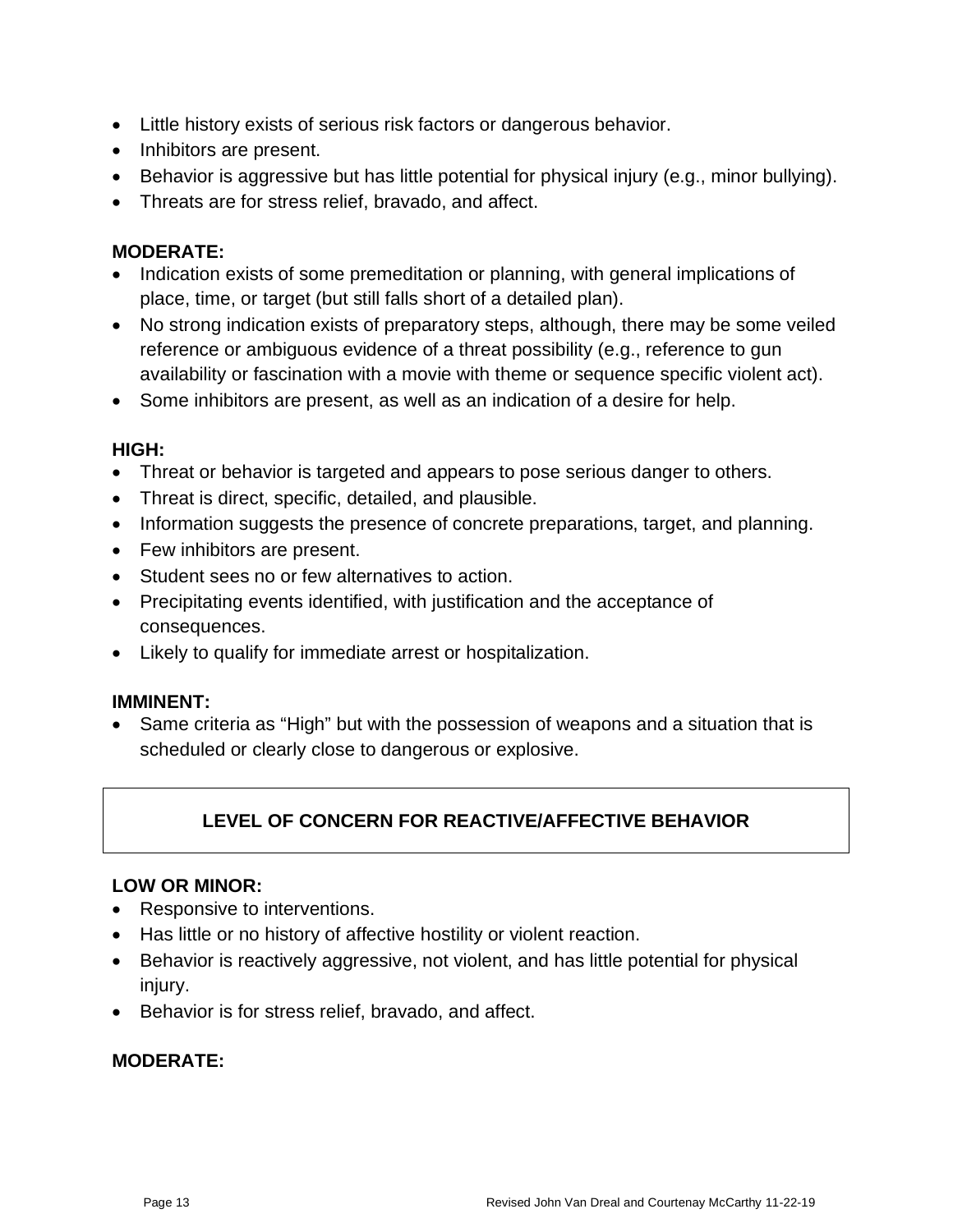- Interventions are effective, but the student can be resistive and hostile given the identified agitation. The student is somewhat unstable and requires extra staff effort to restrain.
- Peers and staff are frequently on guard.

### **HIGH:**

- Behavior is frequently impulsive, reactively aggressive, or violent.
- Intention or outcome is close to serious injury or is serious injury with the possibility of lethal injury. Interventions are frequent and considerable to restrain aggression/violence.
- The student is unresponsive or has limited response to intervention.

# **RISK FACTORS**

The following is an abbreviated list of actions, behaviors, and circumstances that may indicate greater concern for targeted violence. If you have concerns, please contact your school administrator or principal, the school resource officer, or

\_\_\_\_\_\_\_\_\_\_\_\_\_\_\_\_\_\_\_\_ at (phone number) for further consultation. If you have concerns of imminent danger, contact law enforcement immediately by calling 911.

- **1. Has there been a shift toward a threat of extreme aggression or violence?**  Violence is aggressive behavior that is intended to, or results in, serious or lethal injury.
- **2. Have there been threatening communications suggesting a potential violent attack?** Is the communication an expression that suggests details of planning or ongoing consideration of an attack? Communications may include verbal expressions, artwork, email, Internet messages, texts, written language exercises, or any other medium of communication. A communication can also be made by indirect, veiled, or casual references to possible harmful events, warnings of potential harm, or references to past violent events such as school or community shootings.
- **3. Are there indications of a specific target or targets?** Is there an ongoing consideration or focus on a person or a group of people?
- **4. Are there indications of a motive, goal, or justification for a serious or lethal attack?** While there can certainly be many motives for acting out violently or aggressively, the most common is the need to establish or re-establish control, and is often disguised as revenge or a vendetta for lost love or humiliation, and the desire to prove bravery after making a threat or taking a dare. Pay close attention to motive themes of loss, being wronged, or excessive anger.
- **5. Are there any indications of behavior that increase the possibility of violence**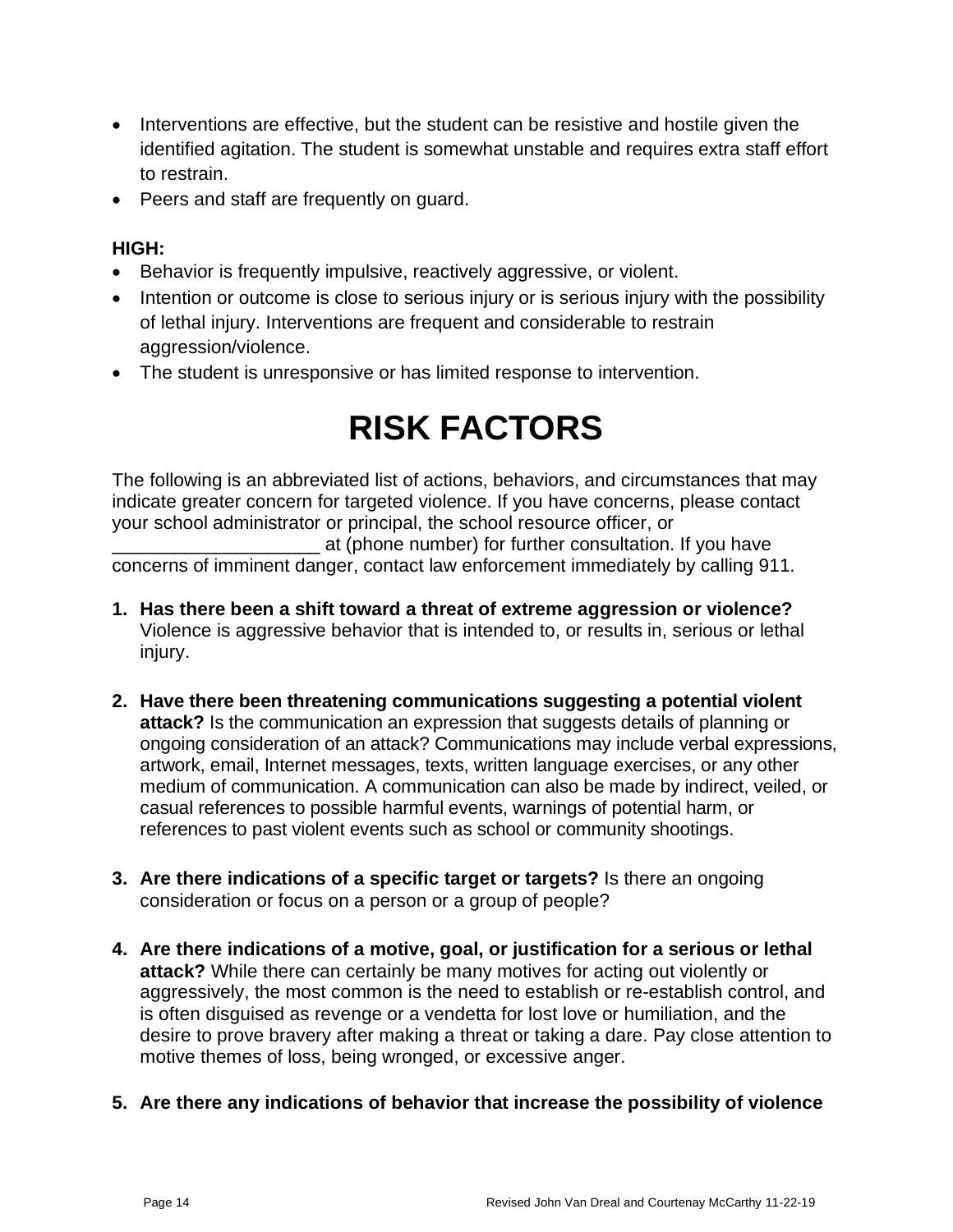**occurring**? Such indications may include a plan, acquiring weapons, rehearsing or practicing the attack, scheduling the attack, or other preparations. A communication that threatens an attack is only an expression and does not suggest a "posed threat," unless there are behaviors supporting the intent to carry out the attack. Many threats are not stated with clearly expressed language, but are indicated by veiled threats and/or behavior that relates to a possible attack. Attack-related behavior includes, but is not limited to, the following:

- A plan to carry out a targeted act of aggression against a specific individual or group. A plan would have a sequence of actions necessary for its success. The more plausible the plan, the greater the risk.
- The acquisition of a weapon, the attempted acquisition of a weapon, or research about how to acquire a weapon. If the threat is the use of physical force to the point of serious or lethal injury, then the physical force is the weapon.
- The rehearsal of the event or a similar event. Rehearsal is like simulation or practice. Rehearsal can be indicated through art, fantasy games, writing, film projects, or other opportunities that allow role-play or practice. It can also be indicated by the use of movies, Internet sites, or video games that have themes and sequences of violence that can serve as a simulation or practice. However, it must be noted that the use of such games or films as entertainment does not lead or cause students to act out violently. Their use is only attack-related behavior when it serves as rehearsal or practice.
- Scheduling an attack. Scheduling the act can be indicated through vague communication or actually noted in clear detail. Sometimes, the schedule is flexible, awaiting a triggering event (e.g., teasing, rejection, or loss) that further justifies the violence and locks it in as the only solution.
- **6. Are actions and behaviors consistent with communications?** If threats are made but not accompanied by attack-related behaviors, motives, or a specific target(s) consistent with that threat, then the risk decreases.
- **7. Is there peer collaboration?** Are peers aware of, or concerned about, a potential attack? Are peers encouraging the attack?
- **8. Are alternatives and emotional coping reserves decreasing?** For example, a person who is low on coping strategies or alternatives may consider violence to be the only option available to solve their problems.
- **9. Are there indications of suicidal thoughts?** Is there a history of suicidal ideation, gestures, references, or intent? A desire to die, be killed by another, or commit suicide, combined with a threat to harm others, increases the overall risk, especially if the suicidal behavior is one feature of a plan to kill others and carry out revenge or justice. If there is a risk of suicide, consider a Suicide Risk Assessment or seek advice and/or assessment from a doctor or mental health professional.